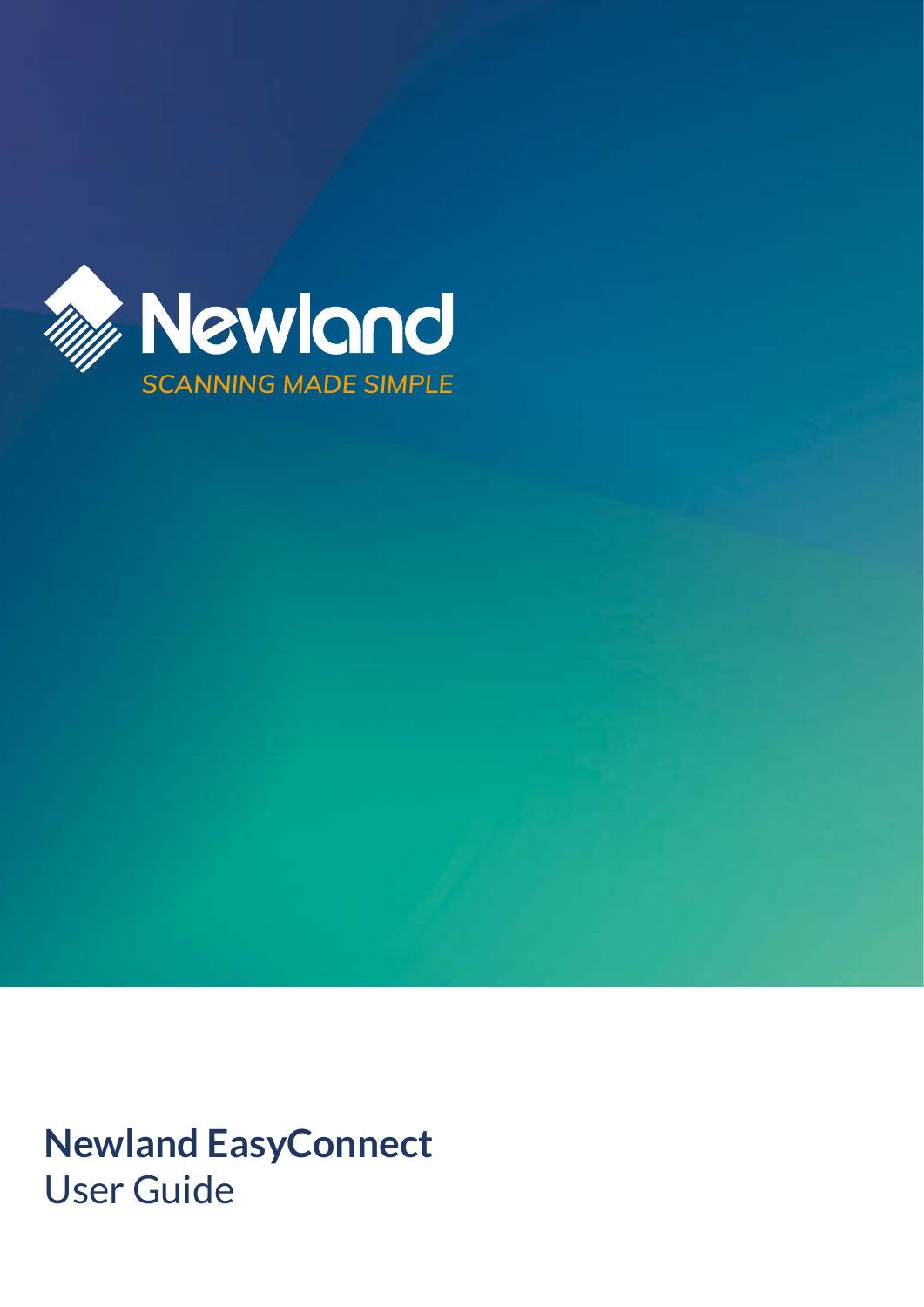# <span id="page-1-0"></span>**Revision History**

| <b>Version</b> | <b>Description</b> | <b>Date</b>  |
|----------------|--------------------|--------------|
| V1.0.0         | Initial release.   | Jan 19, 2021 |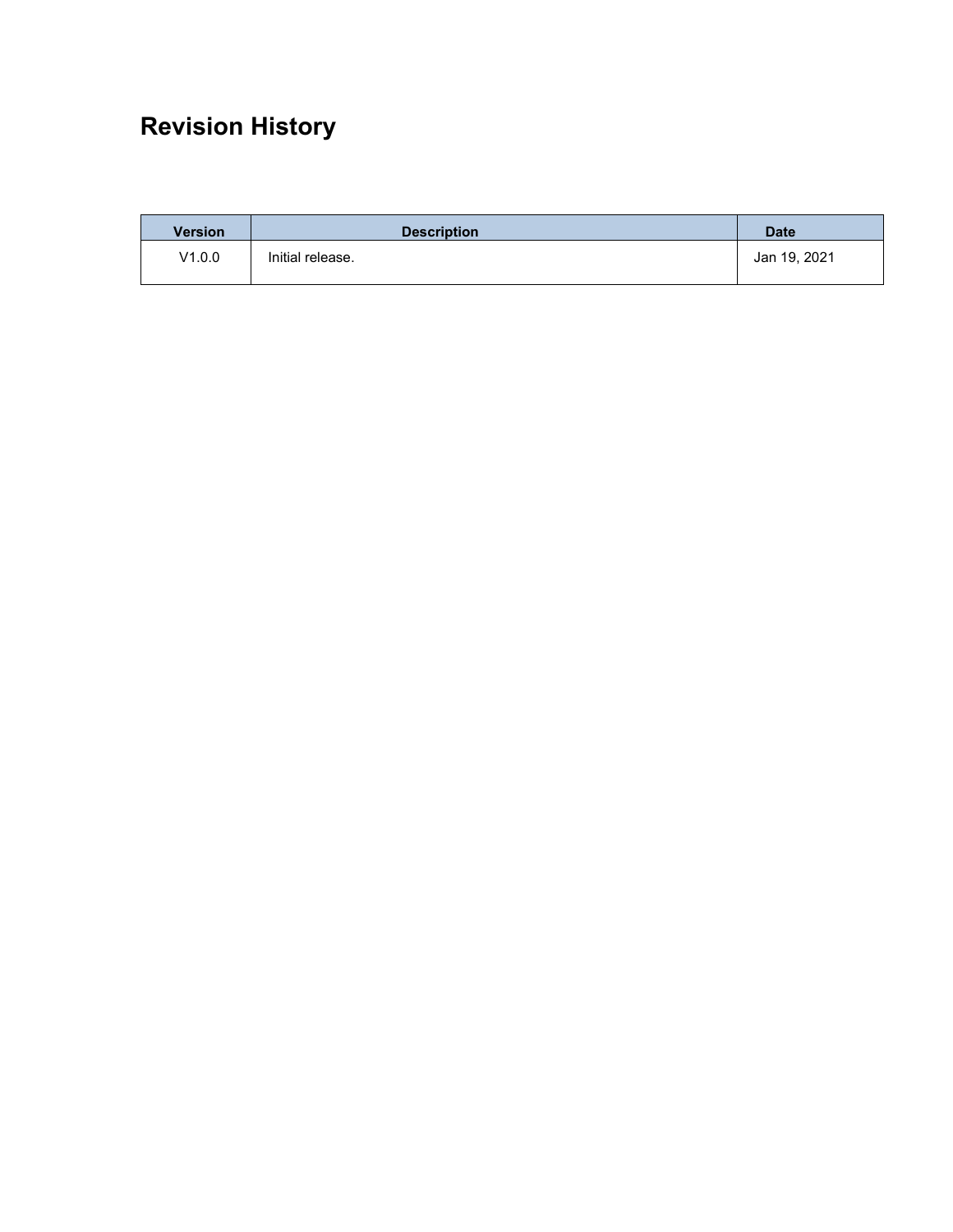# **Table of Content**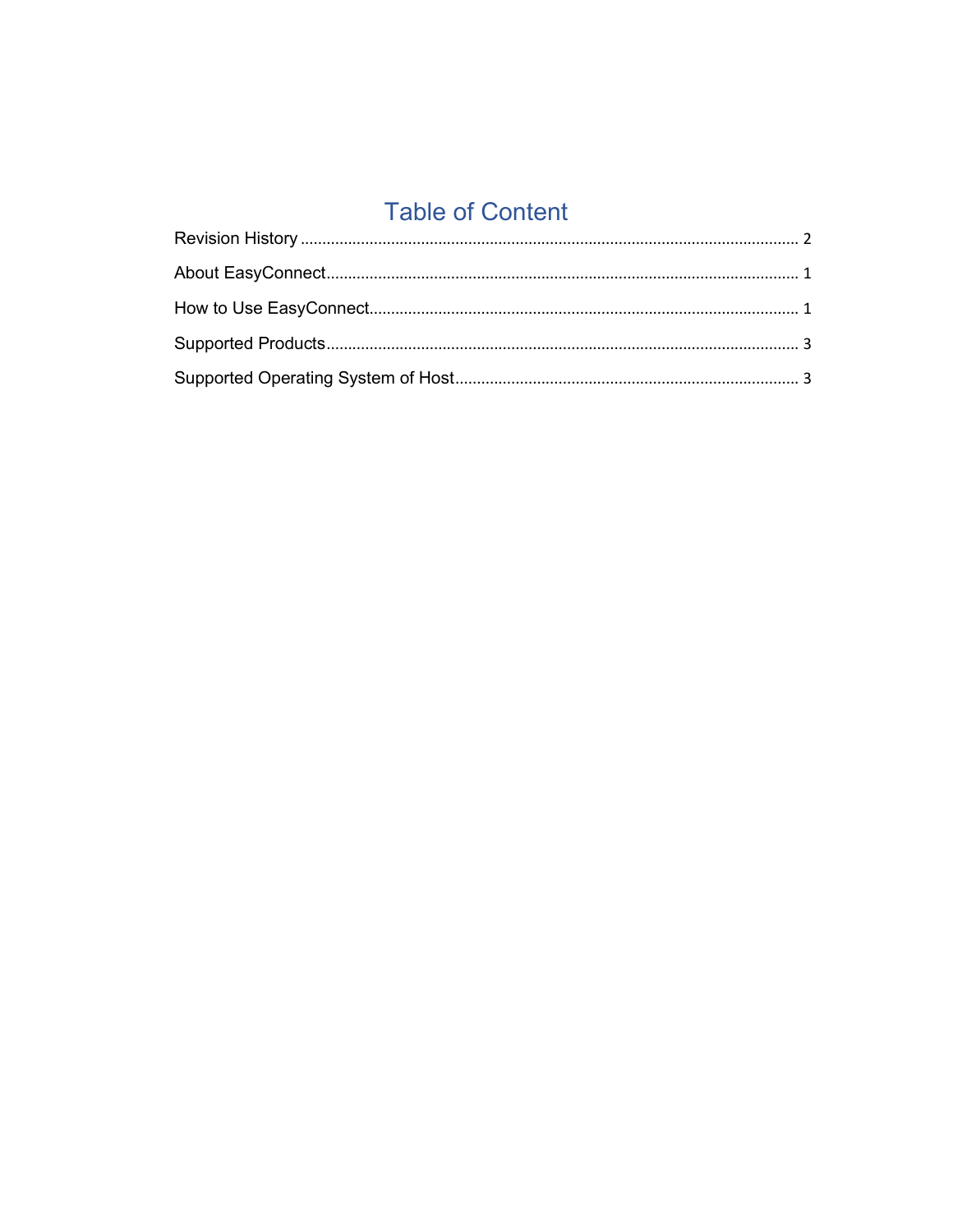## <span id="page-3-0"></span>**About EasyConnect**

EasyConnect is a connection application developed by Newland Auto-ID Technology Co., Ltd. It can be directly installed on mobile phones, PDAs and other Android mobile devices. The bluetooth scanners can be directly connected to the mobile device by using this application and transmit the data to the Android devices in real time.

## <span id="page-3-1"></span>**How to Use EasyConnect**

1. Download **[EasyConnect](http://nlota.com/easyconnect/)** installation package and run it after installation.

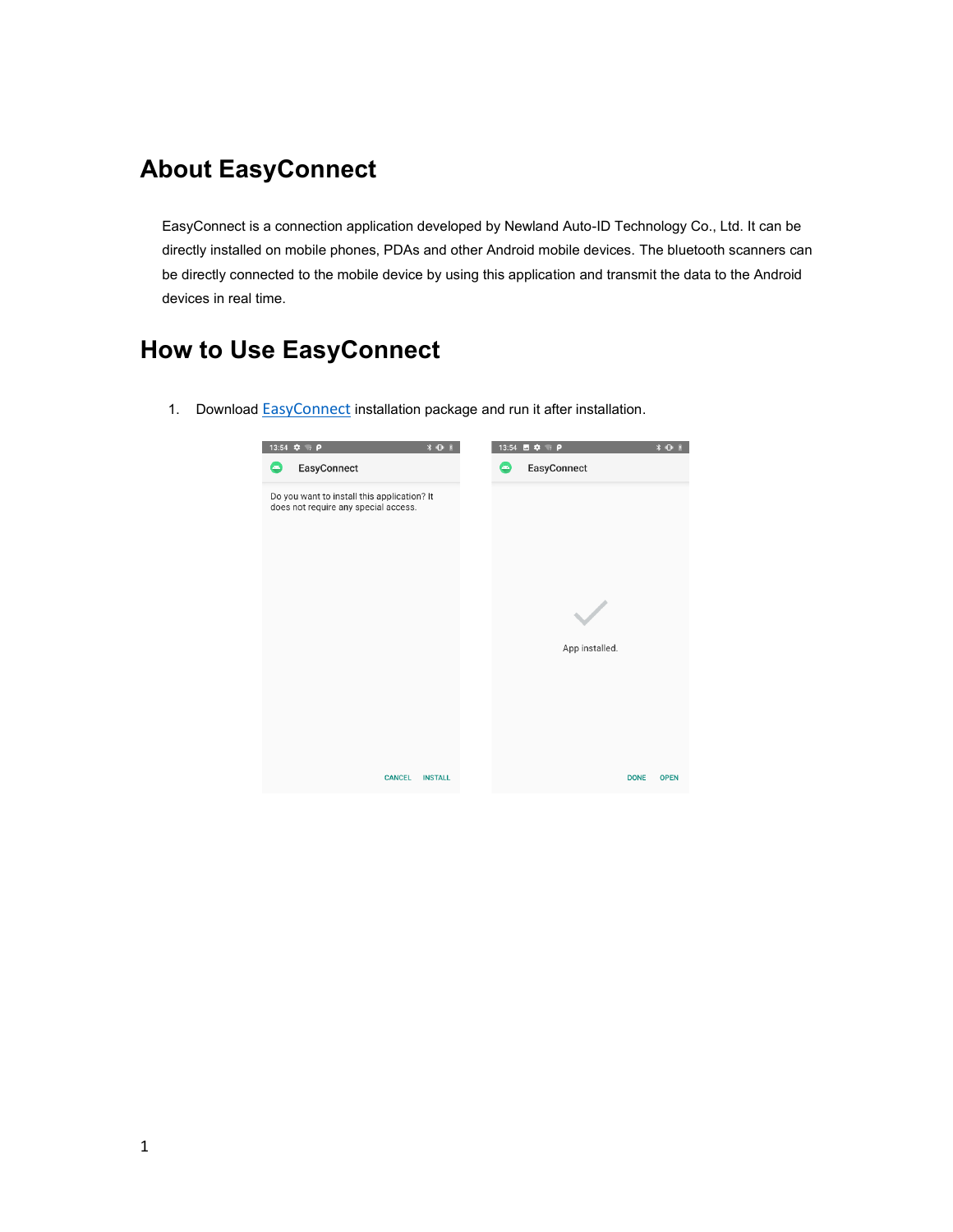2. Allow EasyConnect to access this device's location.



3. Scan the below barcodes to set the scanner in Bluetooth HID mode and clear pairing info on scanner.



**Enter Setup**



**Clear Pairing Information of Scanner**



**Bluetooth HID Mode**



**Exit Setup**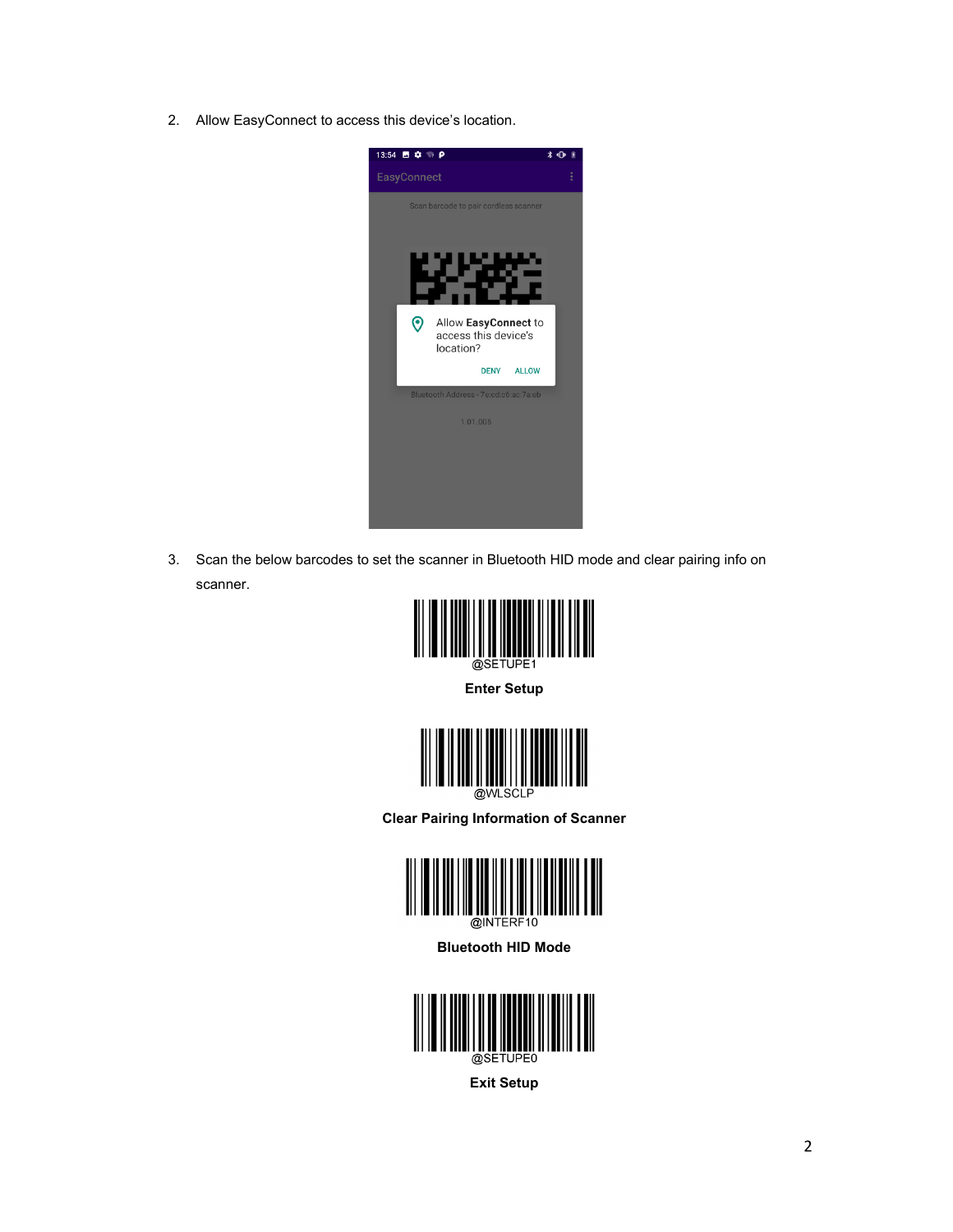4. Scan the pairing barcode on the EasyConnect and then connection completed.



Once a scanner and an Android device is paired, no repairing is required unless the pairing information is cleaned.

#### <span id="page-5-0"></span>**Supported Products**

#### **Supported products are listed as below**

HR15-BT (Firmware version HR15-BT\_V1.01.016 or later is required)

HR22-BT (Firmware version HR22-BT\_V1.01.006 or later is required)

HR32-BT (Firmware version HR32-BT\_V1.01.021 or later is required)

HR52-BT (Firmware version HR32-BT\_V1.01.003 or later is required)

### <span id="page-5-1"></span>**Supported Operating System of Host**

Android 6 later is required.